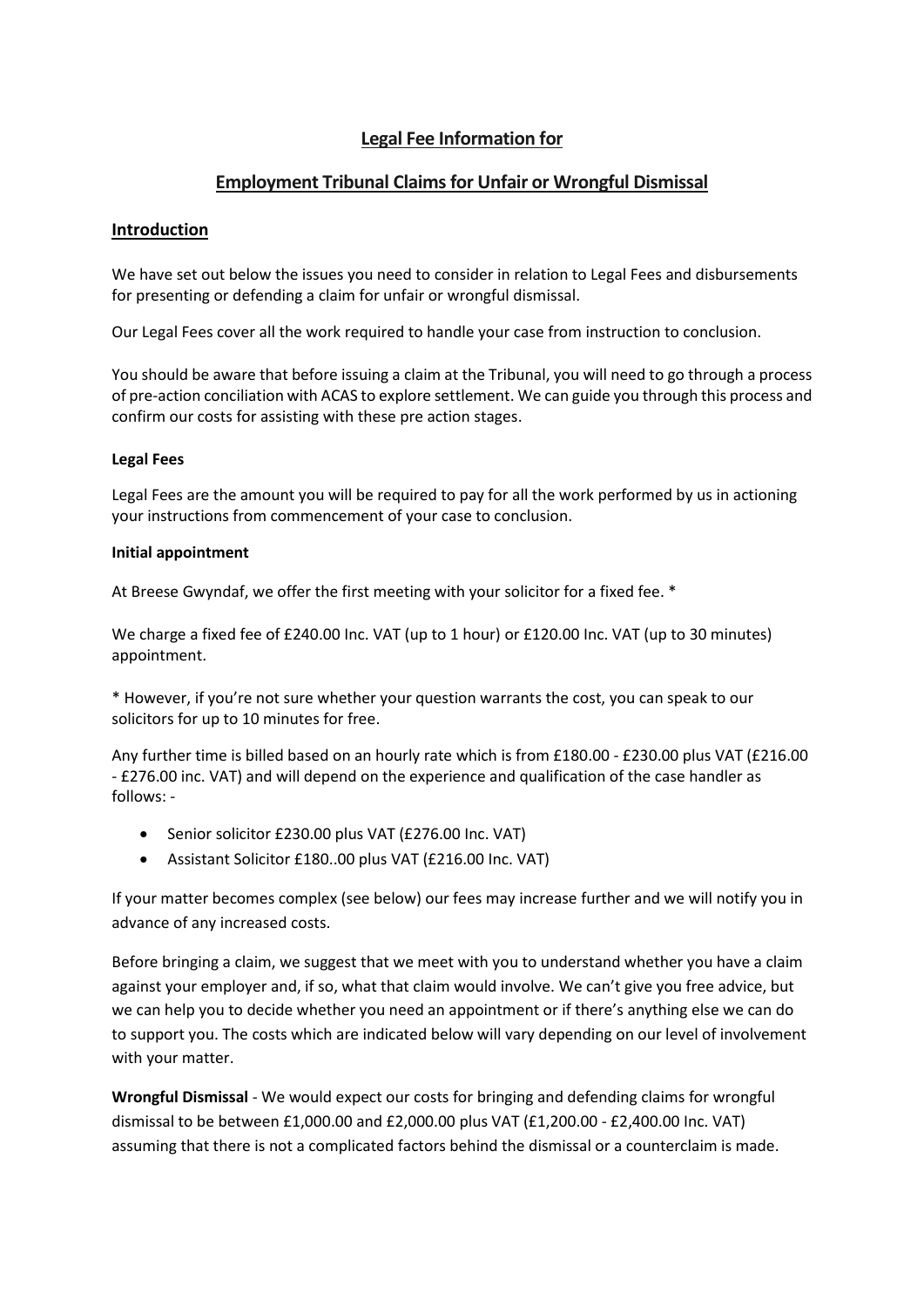The value and complexity of the matter alongside the stage at which the matter is resolved are factors that must be considered to confirm the fees in accordance with this scale.

**Unfair Dismissal** - Our fees for bringing and defending claims for unfair dismissal in the Employment Tribunal depend on the complexity of the case. No claim is the same and our fees will reflect the complexity of the claim being defended. We will always give you an individual cost estimate at the start of any instructions, after considering the actual features of the claim. The costs which are indicated below will vary depending on our level of involvement with your matter.

- Simple case:  $£3,500 £6,000 + VAT$  (a total cost of  $£4200 £7200$  Inc. VAT)
- Medium complexity case: £7,000 £10,000 + VAT (£8,400.00 £12,000.00 Inc. VAT)
- High complexity case: £11,000 £50,000 + VAT (£13,200.00 £60,000.00 Inc. VAT)

Our fees can be calculated either based on hourly rates or as a fixed fee agreed in advance. All VAT is payable at a rate of 20%.

• We will charge the sum of £25.00 plus VAT (£30.00 inc. VAT) for electronic money transfers.

If at any stage our fees change, we will notify you and discuss the reason for any changes. This would typically occur if you changed your instructions, or your case involves an unforeseen complexity.

#### **Our fees assume that:**

- a) The transaction is concluded in a timely manner and no unforeseen complications arise.
- b) All parties to the transaction are co-operative and there is no unreasonable delay from any parties providing documentation.

### **Disbursements and Other Costs**

Disbursements are costs payable to third parties. We handle the payment of disbursements on your behalf. For Employment Claims these will typically be Counsel's fees to provide advice or represent you at a hearing. If you bring your claim in the employment tribunal then there are no fees to pay, but you will need to pay the fees of a barrister to represent you.

If Counsel is required to be instructed a quotation for their services will be obtained from them and discussed with you before they are instructed to ensure you are fully aware of the fees that will be charged. However, we have given examples of costs below:

The fees of a barrister vary depending on the experience of the advocate and their expertise. In our experience, the initial fee for a barrister and the first day of the hearing (known as the brief fee) will be in the region of £1,000 - £3,000 plus VAT (£1200 – £3600 Inc. VAT). Each subsequent day would be an additional £500 - £1,500 plus VAT (£600 - £1800 Inc. VAT).

If you want a very experienced barrister, then the cost is likely to be more. You may also incur additional charges such as travel costs for us to attend meetings and hearings.

## **Stages of the Process**

The precise stages involved in unfair or wrong dismissal claims vary according to the circumstances. We have set out the key stages of a standard transaction: -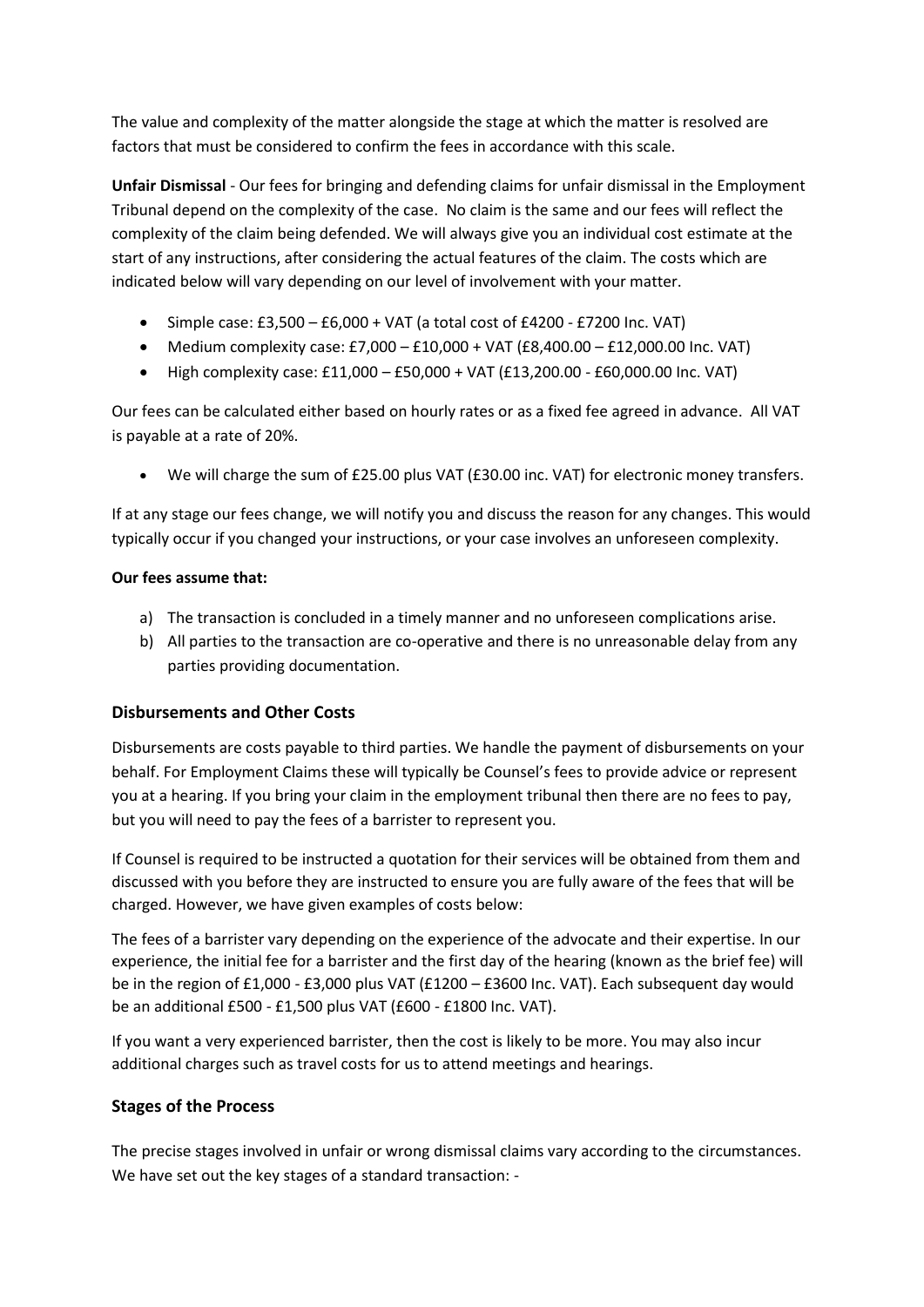- Taking your initial instructions, reviewing the papers and advising you on merits and likely compensation (this is likely to be revisited throughout the matter and subject to change)
- Undertaking regulatory checks
- Entering into pre-claim conciliation where this is mandatory to explore whether a settlement can be reached
- Liaising with ACAS
- Preparing claim or response
- Reviewing and advising on claim or response from other party
- Exploring settlement and negotiating settlement throughout the process
- Preparing or considering a schedule of loss
- Preparing for (and attending) a Preliminary Hearing
- Exchanging documents with the other party and agreeing a bundle of documents
- Taking witness statements, drafting statements and agreeing their content with witnesses
- Preparing bundle of documents
- Reviewing and advising on the other party's witness statements
- Agreeing a list of issues, a chronology and/or cast list
- Preparation at Final Hearing, including instructions to Counsel (1 day hearing)
- Reporting to you on the conclusion of the matter and closing your file.

The stages set out above are an indication and some of the stages above may not be required. You may wish to handle the claim yourself and only have our advice in relation to some of the stages. This can also be arranged on your individual needs.

Please note that the fee estimates provided do not include the cost of attendance at a final hearing by us or a Barrister instructed to represent you. The fees also do not include the costs of a judicial or private mediation.

### **How long will my claim take?**

The time that it takes from taking your initial instructions to the final resolution of your matter depends largely on the stage at which your case is resolved. If a settlement is reached during preclaim conciliation, your case is likely to take 4 to 6 weeks.

If your claim proceeds to a Final Hearing, your case is likely to take 26 to 52 weeks. This is just an estimate and we will of course be able to give you a more accurate timescale once we have more information and as the matter progresses.

### **Factors That Could Make A Case More Complex**

The following factors may make your case more complex and impact on your legal fees and disbursements: -

- Inclusion of other employment claims
- Number of documents requiring review and advice
- Acting against a litigant in person (someone who is not legally represented in their claim)